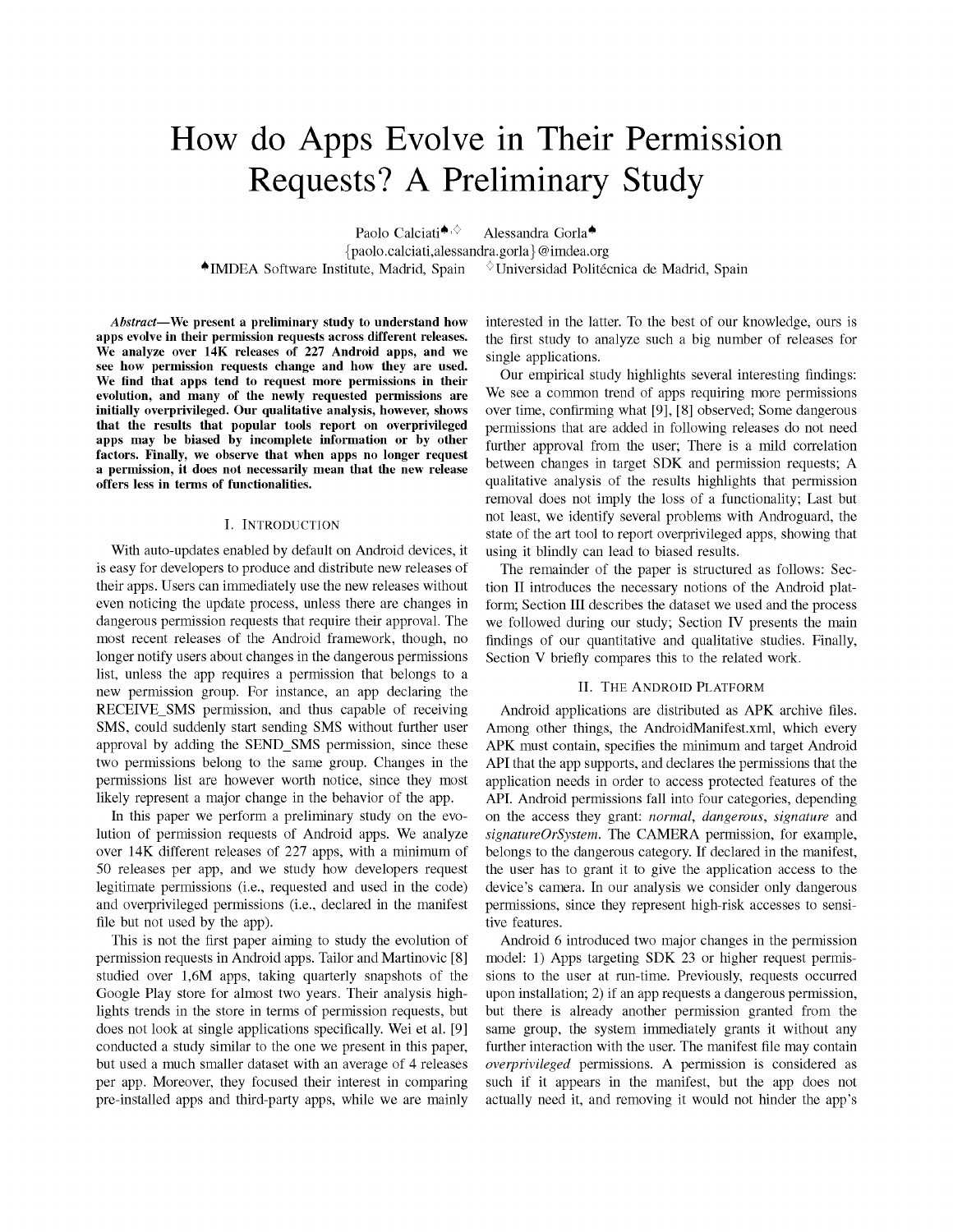

Fig. 2: Permission change vs. Android SDK version change.

functionalities. Overprivileged permissions are considered bad practice, and raise a security concern, since they leave space to possible malicious exploits.

## III. DATASET AND EVALUATION PROCESS

To run our preliminary empirical evaluation, we resorted to the Androzoo dataset [2], which comprises a collection of over 5 million Android apps retrieved from different sources. Since this study does not focus on malware, we selected the Google Play store as the only source to consider, given that several studies have shown that the apps distributed through this channel are largely trustworthy [1], [7], [10]. From this selection, we considered only apps with at least 50 releases, to have enough data for a study on apps evolution. The resulting set contained 14,880 releases of 235 different applications.

We analyzed each release with Androguard, a tool that can extract declared permissions and report the overprivileged ones<sup>1</sup>. In this study we focused only on Android official permissions, leaving out app-specific permissions. Androguard crashed while analyzing the Dalvik bytecode of several releases of 10 different applications. We decided to keep in our analysis only the apps for which Androguard managed to analyze at least 50 releases: with this additional pruning, our final dataset comprises 227 applications with a total of 14,450 releases. The distribution of releases per app goes from a minimum of 50 up to 171, with a mean value of 64. The APKs in the dataset have been released within the time-frame of August 2008 - lanuary 2017, with the distribution shown in Figure 1. Out of the APKs in our dataset, 727 (5.03%) do not have a valid release date, as reported by the Androzoo developers<sup>2</sup>, and are represented in the plot as  $n/a$ .

2 <https://androzoo.uni.lu/lists>

To further understand the nature of the apps in our dataset, we looked at the category, number of downloads, and rating as reported in the Google Play store. We conclude that the dataset is quite varied, since it covers all the 32 Android categories, but it focuses mainly on high quality and popular applications, with an average of over 44M downloads per app, and an average star rating of 4.29 out of 5. All applications we considered are still active and available on the Google Play store, except for 8, which either changed package name or have have been discontinued.

#### IV. EMPIRICAL RESULTS ON PERMISSIONS EVOLUTION

We first focus on a quantitative study to evaluate how permission requests evolve. We later conduct a qualitative study to have a better understanding of the phenomena observed in the first study.

#### *A. Quantitative Study*

The quantitative study aims to look at how permission requests change across the lifetime of an APK. More precisely, we look at the following research questions:

- # *RQ1: How do permission requests evolve?* To answer this question we analyze how the permissions list changes between a release and its following one. We also look for specific patterns in the evolution, such as whether a permission is first requested and actually used only later.
- # *RQ2: Which are the most frequently added permissions?*  We check which permissions developers tend to add over time, and whether they are legitimate or overprivileged. Given the new group permission model in Android 6 (explained in Section II) we also check which are the most commonly added permissions that would not need any further approval of the user.
- *RQ3: Do permission changes concentrate within specific time periods, and in particular correlate with changes in the Android SDK?* In this final study we try to understand if there are relevant facts related to permission changes.

*RQ1: How do permission requests evolve?:* We first look at how the permissions list changes between a release and its following one. We observe that for 13,637 out of 14,223 release transitions, which accounts to 95.88% of the total number, there are no changes in the list of requested permissions.

Figure 3 shows the distribution of added and removed permissions on each version change after taking the versions without any change out of the equation. On average we observe 0.64 permission additions per release, showing a clear trend of apps increasing the number of asked permissions over time. As depicted in the plot, most changes involve only adding a single permission (287 occurrences). We observe only 78 occurrences of adding two permissions at the same time, while only 42 involving three or more permissions added. Permissions are rarely removed (151 occurrences in total), and most of the times this involves a single permission.

Similarly to what Wei et al. did in their work [9], we look for specific patterns in our dataset: Table I compares results obtained by Wei et al. with ours. We use the same notation,

<sup>1</sup> <https://github.com/androguard/androguard>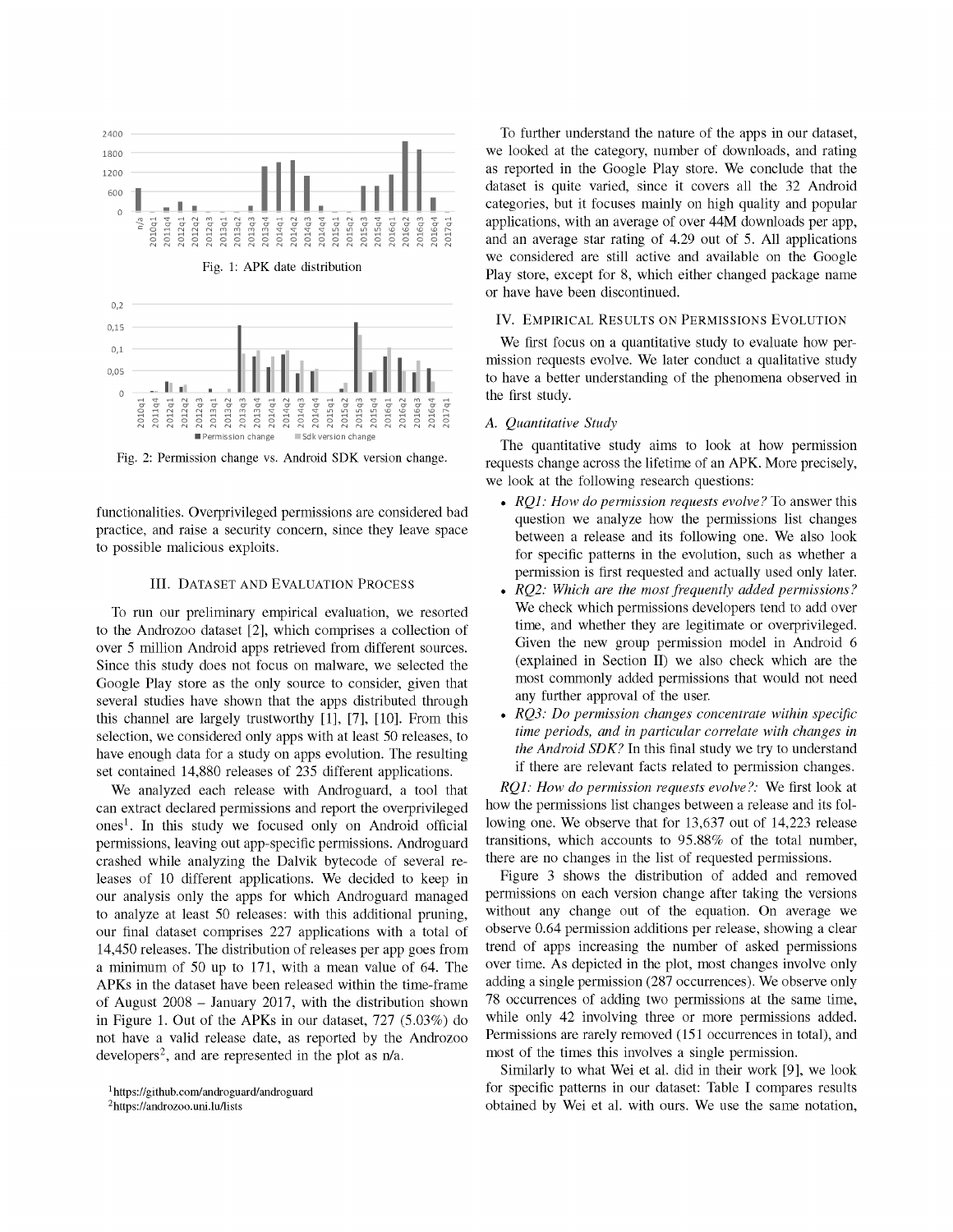

TABLE I: Patterns compared to [9].

| Pattern                                       | Our results $(\%)$ | Results in [9] $(\%)$ |
|-----------------------------------------------|--------------------|-----------------------|
| $0 \rightarrow 1$                             | 80.18              | 90.46                 |
| $1 \rightarrow 0$                             | 15.27              | 8.59                  |
| $1 \rightarrow 0 \rightarrow 1$               | 3.27               | 0.84                  |
| $1 \rightarrow 0 \rightarrow 1 \rightarrow 0$ | 1.27               | 0.11                  |

where '0' represents a non requested permission, '1' represents a requested permission, and  $\rightarrow$  represents a state transition. Considering the fact that we have a much larger set of releases for each application (more than 50 versus an average of less than 4), and thus it is more likely for us to find longer patterns, the distribution found in [9] finds confirmation in our results despite the slight difference in the percentages. The patterns we consider in this comparison account for 83% of patterns found in our study, with the remaining 17% containing the  $0 \rightarrow 1 \rightarrow 0$  pattern, and longer patterns in negligible percentages.

Our analysis extends to cover also overprivileged permissions. For the rest of the section, we refer with '1' to a legitimate permission, and with '2' to an overprivileged one: Table II shows the most frequent patterns we discovered. Surprisingly, the most frequent pattern is to add a permission that remains overprivileged for the whole lifetime of the app. We further analyze these trends in Section IV-B.

*RQ2: Which are the most frequently added permissions?:*  Given that RQ1 showed that the most common trend is to add permissions, whether legitimate or overprivileged, we look at which ones are most frequently added. Table III shows the most frequent among the 646 permission addition found.

Taking into account the recent changes in Android 6 explained in Section II, we further analyze each newly added permission, and verify if it belongs to a permission group that was already granted in the previous release: in 35.75% of the cases (231 permission addition out of 646 in total) the newly added permission indeed falls in the same group of one of the already granted permission. READ\_EXTERNAL\_STORAGE is the permission for which this behavior happened the most: many apps add this permission while they already declare WRITE\_EXTERNAL\_STORAGE. What is apparently unclear to developers is that apps granted with WRITE\_EXTERNAL\_STORAGE implicitly have read access as well, so there is no need to additionally ask for the READ\_EXTERNAL\_STORAGE permission. A different story regards accessing the user's location through either the ACCESS\_COARSE\_LOCATION or AC-CESS\_FINE\_LOCATION permissions, which belong to the same permission group but have information from differ-

TABLE II: Observed Patterns in permission evolution.

| Pattern                         | Count | Frequency $(\%)$ |
|---------------------------------|-------|------------------|
| $0 \rightarrow 2$               | 219   | 24.39            |
| $0 \rightarrow 1$               | 141   | 15.70            |
| $2 \rightarrow 1$               | 90    | 10.02            |
| $0 \rightarrow 1 \rightarrow 0$ | 50    | 5.57             |
| $1 \rightarrow 0$               | 48    | 5.35             |

Fig. 3: Permission change TABLE III: Most Frequently added permission

| Permission (legitimate)       | Usage        |
|-------------------------------|--------------|
| <b>ACCESS COARSE LOCATION</b> | 58 (19.33%)  |
| <b>READ PHONE STATE</b>       | 49 (16.33%)  |
| <b>ACCESS FINE LOCATION</b>   | 49 (16.33%)  |
| <b>CAMERA</b>                 | 32 (10.67%)  |
| <b>READ CONTACTS</b>          | 31 (10.33%)  |
|                               |              |
| Permission (overprivileged)   | Usage        |
| READ EXTERNAL STORAGE         | 112 (32.37%) |
| WRITE EXTERNAL STORAGE        | 25 (7.23%)   |
| <b>READ_SMS</b>               | 25(7.23%)    |
| <b>CAMERA</b>                 | 25(7.23%)    |

ent sources (from the network provider and from the GPS respectively). We observe that many apps initially use just coarse location, and request the ACCESS\_FINE\_LOCATION afterwards. Thus, without any further consent of the user, they can obtain more precise location information.

*RQ3: Do permission changes concentrate in specific time periods?:* The last step of our quantitative analysis looks at the distribution of releases over time. More precisely we want to see if releases are more frequent in specific time frames. We thus divide the time frame in year quarters (x axis in Figure 2), and we report the percentage of permission changes that we observe in that quarter (blue bars in the plot). We can observe that there are peaks in the number of releases in q3 2013 and q3 2015, in our opinion due to the low amount of releases in the preceding quarters. To further understand this trend, we list changes occurring in two subsequent releases that involve either the target or the minimum Android SDK. We plot, as yellow bars, the percentage distribution of such changes on the same time frame in Figure 2. We see that the two distributions have similar trends, suggesting that a change in the minimum or target SDK might trigger permission changes. We checked whether high change picks would correspond to release dates of new Android SDKs, but we could not find a positive correlation.

### *B. Qualitative Analysis*

The results of the quantitative analysis reported in Section IV-A show that several apps have interesting patterns in their permission requests. Some apps, for instance, add and remove the same permission multiple times in their lifetime, as if some functionalities were added and removed from the app. In many other cases, instead, developers seem to ask for permissions they never use. To further analyze the permission evolution of the apps in our dataset, we plot legitimate and overprivileged permission requests as in Figure 4. On the y-axis we report the permissions that the app requires at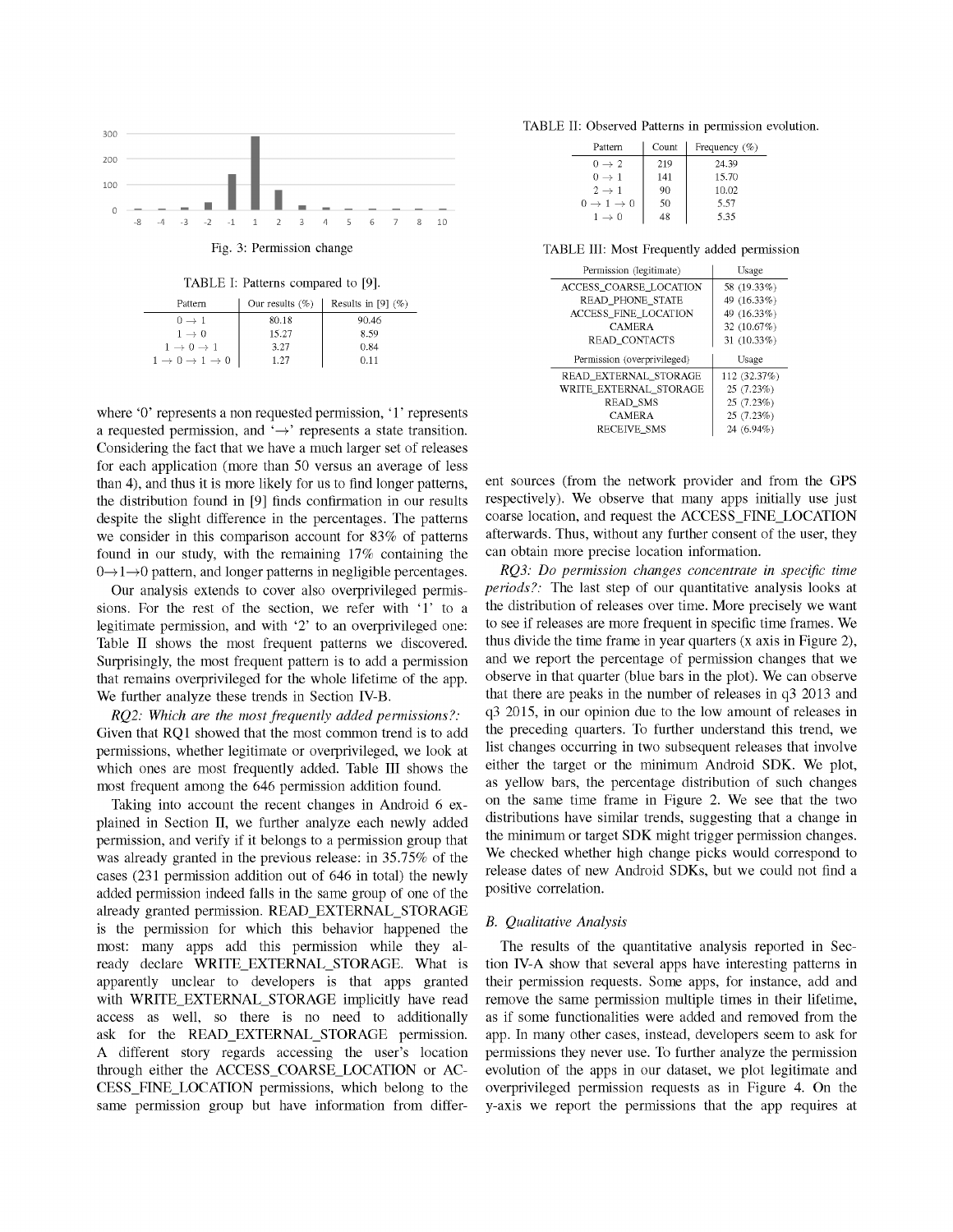

least once in its lifetime, and on the x-axis we report all the releases for that app. We use white, light blue and dark blue to represent not requested, legitimate and overprivileged permissions, respectively.

Figure 4 is the permission evolution of TabShop, a free shop keeping, cashier and point of sale (POS) app. Among the functionalities it offers, it can scan barcodes. CAMERA thus seems an essential permission for the whole lifetime of this app. The plot, instead, reports that the CAMERA permission is initially requested but not used up to release 60, it is later legitimately used for several releases, and finally it disappears after a few more releases that see the CAMERA permission as overprivileged. We installed and ran different APKs of this app in the emulator, and found out that in the first releases it uses an intent to launch "Barcode Scanner", an alternative app to scan barcodes. Between release 60 and 110 the app instead implements the feature itself, thus using the device's camera directly. Within this timeframe (i.e., between release 60 and 110) the CAMERA permission appears twice in the manifest. From version 114 to version 117 the app switches back to using the intent to "Barcode Scanner", but removes only one CAMERA permission from manifest, thus leaving the duplicate and making it overprivileged. Developers finally removed the unnecessary permission in version 118. The qualitative analysis on this app shows us that if an app removes a permission it does not necessarily mean that it no longer offers the same functionality, but rather may implement it in an alternative way. This app is not the only one in our dataset that declares duplicate permissions. More precisely, 52 apps of the 227 we analyzed show this problem in at least one of their releases, with Firefox Beta topping the list with duplicated permissions in over 100 releases. Similarly, we observe that many apps include misspelled permissions (e.g. VIBRATION instead of VIBRATE). Although these cases are harmless, since the app asks for a permission that either does not exist or it already uses, they represent a bad practice, and may falsely report alarms. Furthermore, we notice that Androguard incorrectly reports other permissions as overprivileged. This happens for example for WRITE EXTERNAL STORAGE, which is also one of the most frequently reported permissions as overprivileged. We install the app com.popularapp.periodcalendar, v9, released in 2013-02 on an emulator, removing WRITE\_ and READ\_ EX-TERNAL STORAGE permissions, which were both labeled as overprivileged. Running the repackaged app leads to a crash when it tries to read or write some information on the SD card, showing that the WRITE EXTERNAL STORAGE is legitimate. The incorrect information reported by Androguard may be due to different causes: 1) it is known that a complete and correct mapping between API calls and permissions does not exist yet [3], [5], [4]; 2) I/O operations may be implemented in native code, preventing Androguard from seeing them; 3) finally, we also identified a bug in Androguard, which causes the analysis to always use the API mappings relative to API 19, even when the app targets another release. Thus, the lesson we learned is that trusting tools such as Androguard blindly may bias significantly the results.

#### V. RELATED WORK

Krutz et al. [6] used different static analysis tools to analyze 4416 releases belonging to 1179 apps, creating a dataset containing information about applications' development and maintenance. Taylor and Martinovic [8] performed a longitudinal analysis over 1,6M apps, taking quarterly snapshots of the Google Play store for almost two years and analyzing the evolution of permission, with a focus on the dangerous category. Their analysis highlights different trends in app permission usage, such as free and popular apps being more likely to add new permissions. Wei et al. [9] conducted a study on the evolution of Android permission, focusing on the differences between pre-installed and third party apps. They analyzed patterns and permission distributions, and reported that applications tend to be overprivileged and to request more permission over time. With respect to the related work, our analysis focused on studying a small set of apps but with a high number of releases, rather than simply taking in consideration the biggest possible APK set. Moreover, we present findings and qualitative analyses that other works do not cover.

## VI. CONCLUSIONS

In this paper we presented an overview on the evolution of Android permission over a dataset of application with a large number of versions available. In our quantitative analysis we see a common trend of apps requiring more permissions over time, confirming similar studies in the literature. We found new evolution patterns, and a mild correlation between changes in target SDK and in permission requests. The qualitative analysis highlighted some confusion between developers regarding the use of permissions, as suggested by our finding of mislabeled, duplicated and overprivileged permissions. Finally, we discovered that the removal of a permission does not imply the loss of a functionality, as shown with the CAMERA permission in Section IV-A. Last but not least, we identified several problems with Androguard, the state of the art tool to report overprivileged apps, showing that using it blindly can lead to biased results.

#### ACKNOWLEDGMENT

This work was supported by the EU FP7-PEOPLE-COFUND project AMAROUT II (n. 291803), by the Spanish project DEDETIS, and by the Madrid Regional project N-Greens Software (n. S2013/ICE-2731).